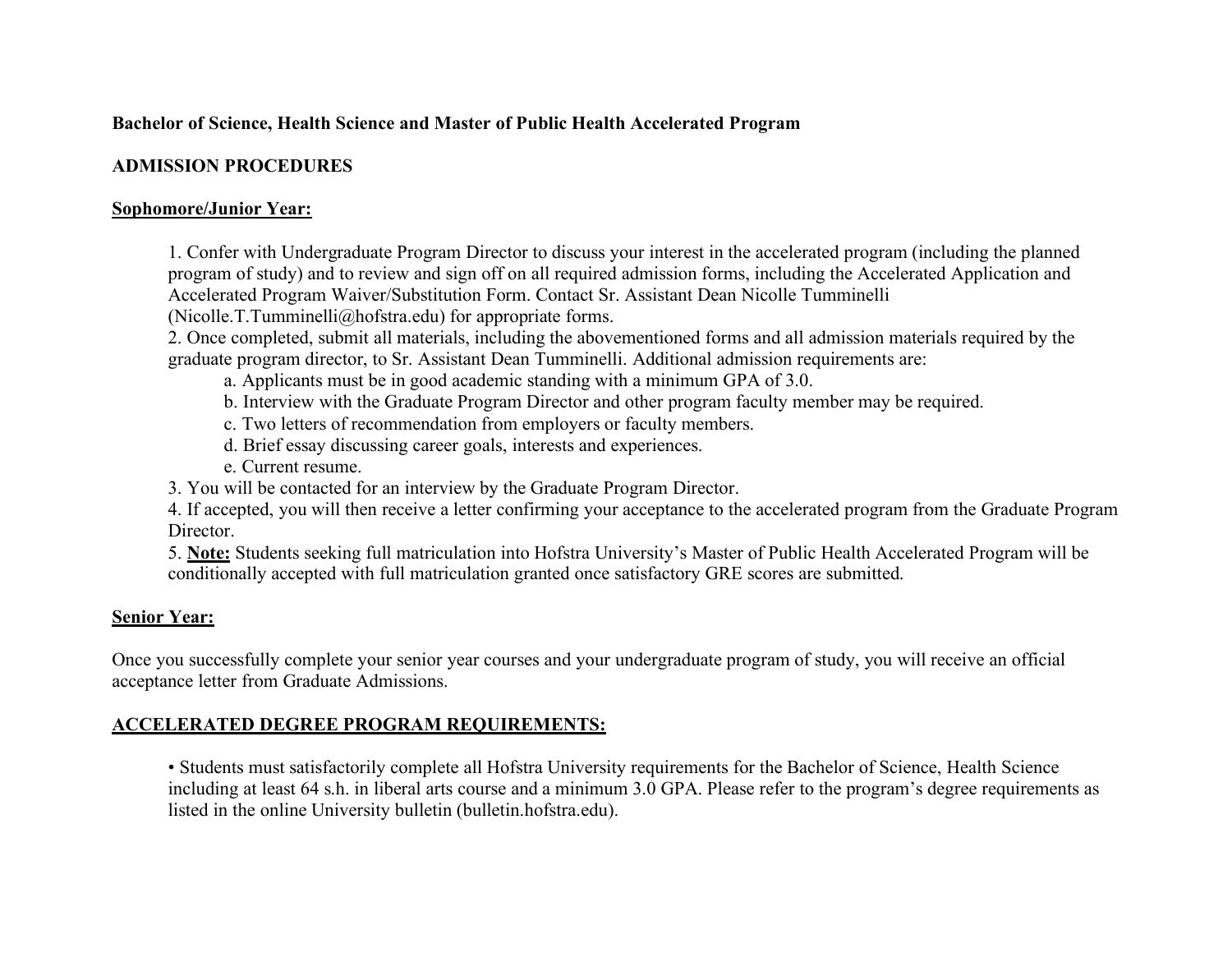• Students must satisfactorily complete all Hofstra University requirements for the Master of Public Health with a minimum 3.0 GPA. Please refer to the program's degree requirements as listed in the online University bulletin [\(bulletin.hofstra.edu\)](https://bulletin.hofstra.edu).

| <b>ACCELERATED DEGREE PROGRAM REQUIREMENTS:</b>   |     |    |                                             |     |                         |
|---------------------------------------------------|-----|----|---------------------------------------------|-----|-------------------------|
| <b>Term: Fall Year One</b>                        |     |    | <b>Term: Spring Year One</b>                |     |                         |
| Course Number & Title                             | Cr. | LA | Course Number & Title                       | Cr. | LA                      |
| $WSC 001 - Composition$                           | 3   | 3  | $WSC 002 - Composition$                     |     | 3                       |
| $BIO 012 - (NS)$ Animal Form and Function         | 4   |    | $BIO 011 - (NS) Animal Form and Function$   |     | $\overline{\mathbf{4}}$ |
| CHEM 003A -General Chemistry I                    | 3   | 3  | CHEM 004A - General Chemistry II            |     | 3                       |
| CHEM 003B - General Chemistry Laboratory I        |     |    | CHEM 004B - General Chemistry Laboratory II |     |                         |
| Liberal Arts Elective                             | 3   | 3  | HPR $061$ – Health Through the Life Cycle   | 3   |                         |
| (Select with advisement.)                         |     |    |                                             |     |                         |
| HPR 060 – Health Promotion and Disease Prevention | 3   |    | Liberal Arts Elective                       |     | 3                       |
|                                                   |     |    | (Select with advisement.)                   |     |                         |
|                                                   |     |    |                                             |     |                         |
| <b>Term credit total</b>                          | 17  | 14 | <b>Term credit total</b>                    |     | 14                      |

| <b>Term: Fall Year Two</b>                   |     |                        | <b>Term: Spring Year Two</b>                   |              |              |
|----------------------------------------------|-----|------------------------|------------------------------------------------|--------------|--------------|
| Course Number & Title                        | Cr. | $\mathbf{L}\mathbf{A}$ | Course Number & Title                          | Cr.          | LA           |
| PHYS 001A Elementary Physics I               | 3   | 3                      | PHYS 002A- Elementary Physics II               | 3            | $\mathbf{3}$ |
| PHYS 001B Elementary Physics II              |     |                        | PHYS 002B: Elementary Physics II Lab           |              |              |
| Math 050 (MA) Pre-Calculus                   | 4   | 4                      | PSY 001- Introduction to Psychology            | 4            | 4            |
| Choice of One:                               | 3   | 3                      | HPR 073- Framework and Design in Health Care   | 3            |              |
| RHET 001 Oral Communication (CP);            |     |                        | <b>Studies</b>                                 |              |              |
| RHET 007 Public Speaking (CP); RHET 011Voice |     |                        |                                                |              |              |
| and Diction                                  |     |                        |                                                |              |              |
| HPR 066- Drugs and Alcohol                   | 3   |                        | HPR 114- Applied Nutrition, Diet, and Exercise | $\mathbf{3}$ |              |
|                                              |     |                        | Liberal Arts Elective                          |              | $\mathbf{3}$ |
|                                              |     |                        | (Select with advisement.)                      |              |              |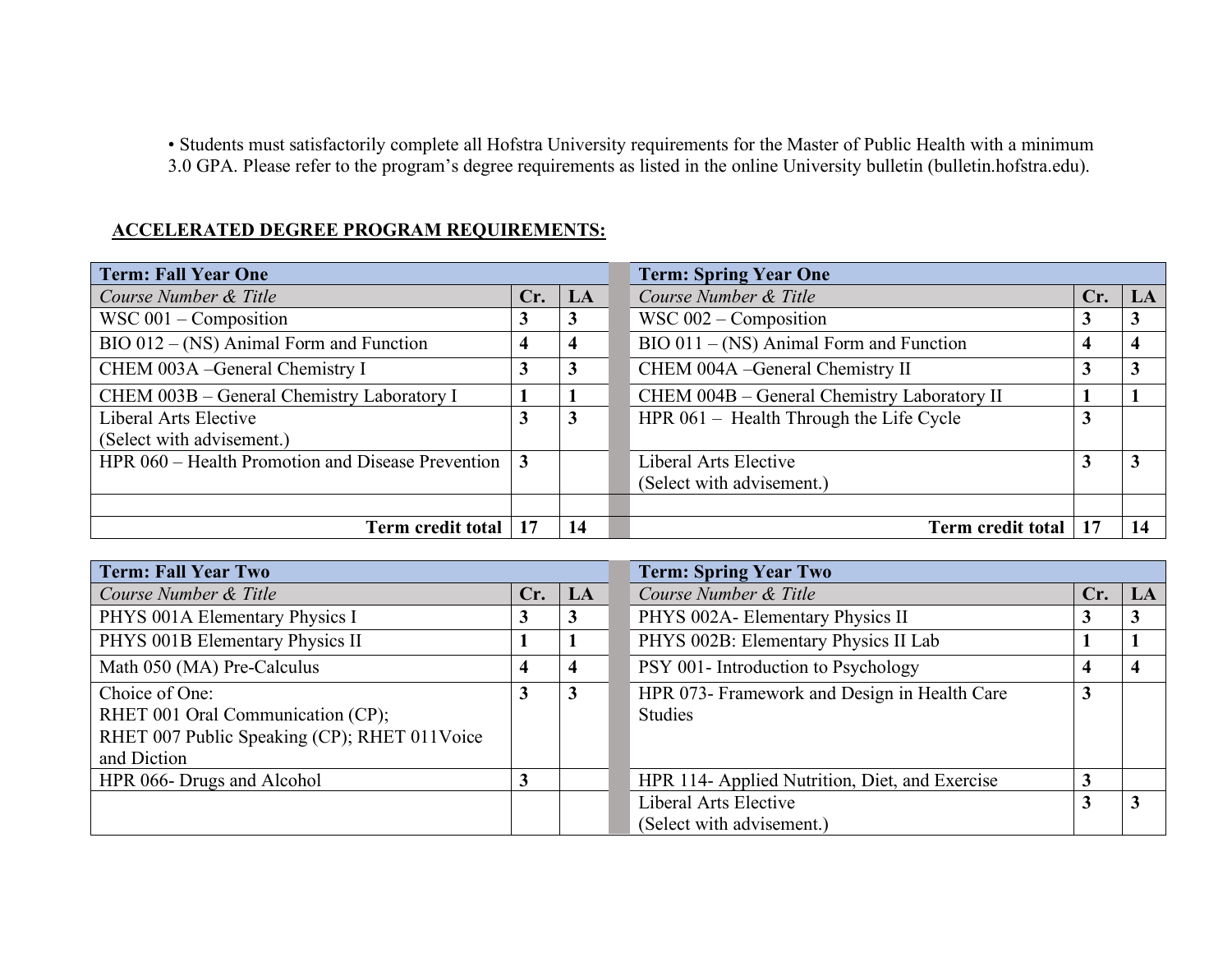| . .<br>m<br>a credit-<br>erm<br>total | 10 | <br>orod<br>erm<br>tota. |  |
|---------------------------------------|----|--------------------------|--|

| <b>Term: Fall Year Three</b>                  |     |              | <b>Term: Spring Year Three</b>                       |     |    |
|-----------------------------------------------|-----|--------------|------------------------------------------------------|-----|----|
| Course Number & Title                         | Cr. | $\mathbf{L}$ | Course Number & Title                                | Cr. | LA |
| CHEM 135- Foundations of Organic Chemistry    | 4   |              | BCHM 162- Foundations of Biochemistry                | J.  | 3  |
| CHEM 137-Foundations of Organic Chemistry Lab |     |              | <b>PSY Elective</b>                                  | 3   | 3  |
|                                               |     |              | (Select with advisement.)                            |     |    |
| SOC 004 (BH)- Contemporary Society OR ECO 133 | 3   | 3            | Recommended: PSY 040: Statistics                     | 4   | 4  |
| (BH) Economics of Healthcare                  |     |              | OR SOC 180: Statistics                               |     |    |
|                                               |     |              | (Other options exist. Select with advisement.)       |     |    |
| HPR 063- Health Care Systems and Services     | 3   |              | HPR 065- Ethical, Legal and Critical Health Problems | 3   |    |
| HPR 071- Chronic and Communicable Diseases    |     |              | HPR $070 -$ Epidemiology                             |     |    |
| CSC 005-Overview of Computer Science (CS)     | 3   | 3            |                                                      |     |    |
|                                               |     |              |                                                      |     |    |
| <b>Term credit total</b>                      | 17  | 11           | <b>Term credit total</b>                             |     |    |

| <b>Term: Fall Year Four</b>                     |              |    | <b>Term: Spring Year Four</b>                |     |    |
|-------------------------------------------------|--------------|----|----------------------------------------------|-----|----|
| Course Number & Title                           | Cr.          | LA | Course Number & Title                        | Cr. | LA |
| HPR 167A- Clinical Internship and Seminar       | 3            |    | HPR 075 - Life Cycle Sexual Health           |     |    |
| HPR 162 – Mental Health Care and Services       | 3            |    | HPR 167B – Clinical Internship and Seminar   |     |    |
| Elective                                        | 3            |    | MPH 202: Epidemiology I                      |     |    |
| (Select with advisement.)                       |              |    |                                              |     |    |
| MPH 200 - Introduction to Public Health         | 3            |    | MPH 205 – Public Health Program Planning and |     |    |
|                                                 |              |    | Evaluation                                   |     |    |
| MPH 204 – Social and Behavioral Determinants of | $\mathbf{3}$ |    | MPH 210: Public Health Policies and Systems  |     |    |
| Health                                          |              |    |                                              |     |    |
|                                                 |              |    |                                              |     |    |
|                                                 |              |    |                                              |     |    |
| Term credit total                               | 15           |    | Term credit total                            | 15  |    |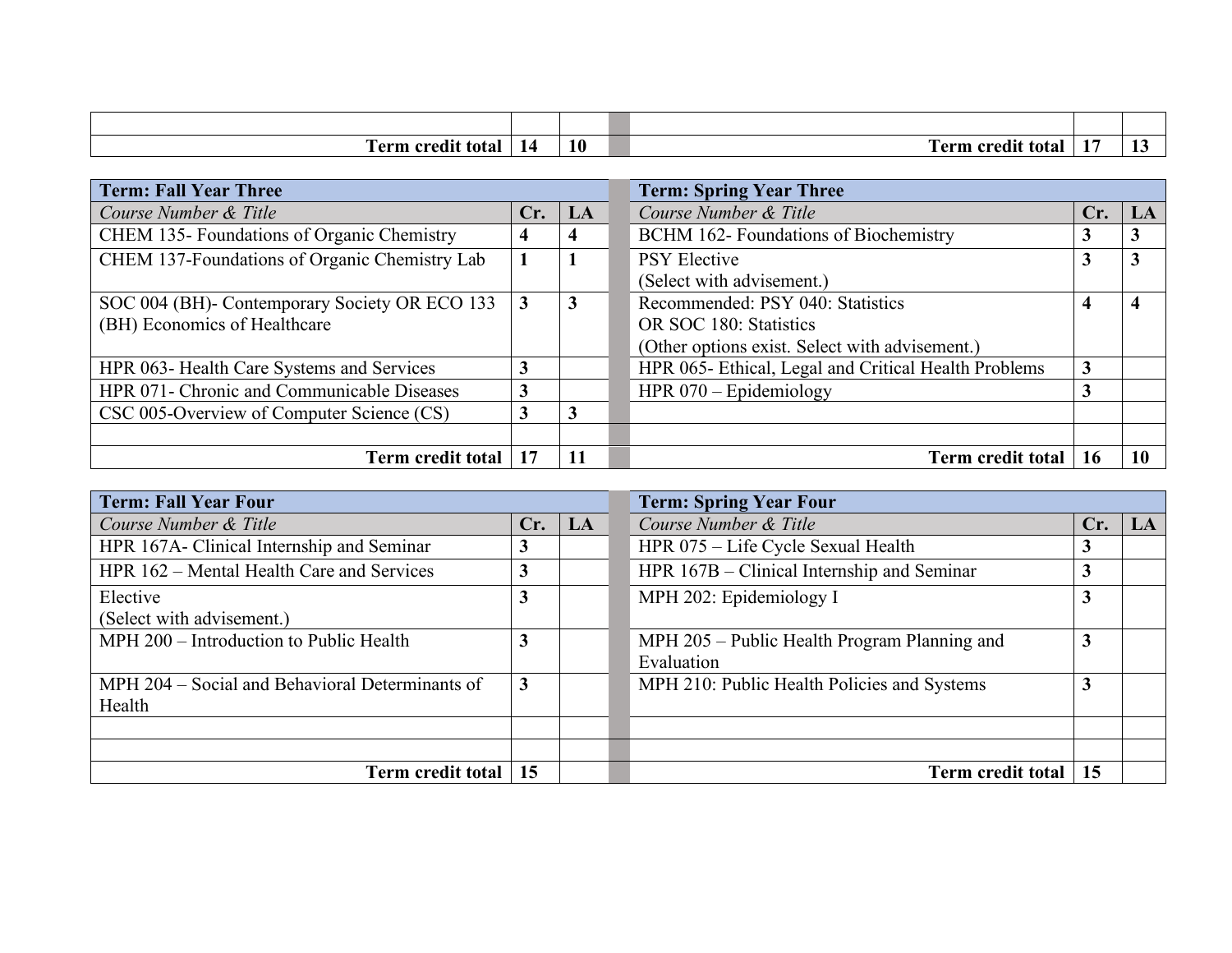| <b>Term: Summer Session I Year Four/Five</b> |     |    | <b>Term: Summer Session II Year Four/Five</b><br>Course Number & Title<br>Cr.<br>MPH 220 - Environmental and Occupational Health<br>3 |  |    |
|----------------------------------------------|-----|----|---------------------------------------------------------------------------------------------------------------------------------------|--|----|
| Course Number & Title                        | Cr. | LA |                                                                                                                                       |  | LA |
| <b>MPH Elective</b>                          | 3   |    |                                                                                                                                       |  |    |
| (Select with advisement.)                    |     |    |                                                                                                                                       |  |    |
|                                              |     |    |                                                                                                                                       |  |    |
|                                              |     |    |                                                                                                                                       |  |    |
|                                              |     |    |                                                                                                                                       |  |    |
|                                              |     |    |                                                                                                                                       |  |    |
|                                              |     |    |                                                                                                                                       |  |    |
|                                              |     |    |                                                                                                                                       |  |    |
| Term credit total $\vert 3 \vert$            |     |    | Term credit total 3                                                                                                                   |  |    |

| <b>Term: Fall Year Five</b>                      |           |    | <b>Term: January Year Five</b>                     |     |    |  |  |
|--------------------------------------------------|-----------|----|----------------------------------------------------|-----|----|--|--|
| Course Number & Title                            | Cr.       | LA | Course Number & Title                              | Cr. | LA |  |  |
| MPH 203 – Biostatistics I and MPH 206:           | 4         |    | MPH 222 – Research Methods for Qualitative Studies | 2   |    |  |  |
| Biostatistics and Epidemiology Lab               |           |    |                                                    |     |    |  |  |
| MPH 221- Research Methods for Quantitative       | 3         |    |                                                    |     |    |  |  |
| <b>Studies</b>                                   |           |    |                                                    |     |    |  |  |
| MPH 229 – Public Health Professional Development | $\bf{0}$  |    |                                                    |     |    |  |  |
| Seminar                                          |           |    |                                                    |     |    |  |  |
| MPH 230 – Internship and Leadership Seminar      | 3         |    |                                                    |     |    |  |  |
|                                                  |           |    |                                                    |     |    |  |  |
|                                                  |           |    |                                                    |     |    |  |  |
|                                                  |           |    |                                                    |     |    |  |  |
| <b>Term credit total</b>                         | <b>10</b> |    | Term credit total                                  |     |    |  |  |